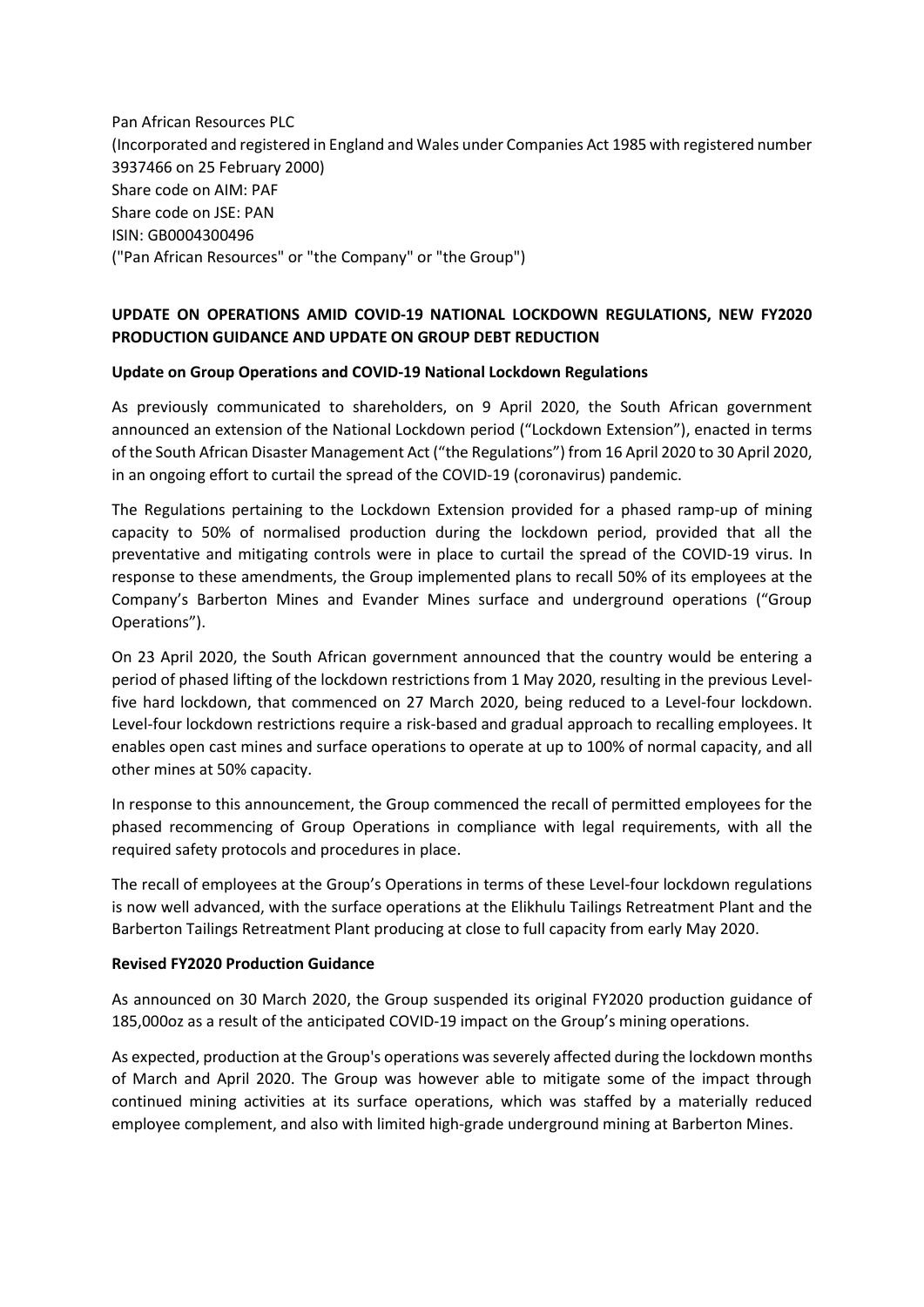The Group is now in a position to advise shareholders that it expects the revised gold production for the 2020 financial year to be approximately 176,000oz, including capitalised production from the #8 Shaft Pillar operation.

The revised production guidance is a decrease of only 5% from the previous guided production of 185,000oz, due to the Group's ability to increase output from surface toll treatment and low grade surface stockpile processing initiatives, in substitution of underground production. The substituted production was however at a reduced margin, when compared to normal margins earned on ounces produced from underground.

The revised production guidance is based, *inter-alia*, on the assumptions that the Group can continue surface operations at close to maximum capacity for the remainder of the 2020 financial year and underground operations continuing at 50% of personnel capacity, consistent with current Level-four restrictions.

|                                              | <b>Full Year</b> |
|----------------------------------------------|------------------|
| <b>Production ounce profile:</b>             |                  |
| Barberton Mines - Underground:               | 64,000           |
| <b>Barberton Tailings Retreatment Plant:</b> | 21,000           |
| Evander Mines - Underground and tolling:     | 31,000           |
| Elikhulu:                                    | 59,000           |
| <b>Total ounces produced:</b>                | 175,000          |

The approximate split of expected full year gold production between operations is as follows:

## **Statement of Financial Position**

The Group remained cashflow positive during the lockdown period. Assuming that the prevailing ZAR gold price of approximately ZAR1 million/kg (approximately USD1,680/oz) can be sustained for the remainder of the 2020 financial year, the Group is expected to reduce its senior interest-bearing debt (including the outstanding gold loan balance), net of projected available cash, to approximately ZAR1.3 billion (USD70 million) assuming an exchange rate of ZAR/USD:18.50 from ZAR1.8 billion (USD129 million) at 30 June 2019. This represents a reduction in senior interest-bearing debt of 23% and 28% relative to the debt levels at 31 December 2019 and 30 June 2019, respectively.

In light of the Group's elevated senior debt levels at inception of the 2020 financial year, a number of short-term zero-cost collar hedges were entered into during the course of the 2020 financial year to underpin the Group's cashflows and its ability to redeem its senior debt. The remaining hedges for the 2020 and 2021 financial year are detailed hereunder:

|                               | 2 Months                  | 6 Months                  |
|-------------------------------|---------------------------|---------------------------|
|                               | 1 May 2020 - 30 June 2020 | 1 July 2020 - 31 Dec 2020 |
| Ounces hedged:                | 21,820                    | 50,000                    |
| Average floor price - R/Kg:   | 683,226                   | 708,000                   |
| Average ceiling price - R/Kg: | 847,109                   | 925,829                   |

Importantly, the Group is unhedged post 31 December 2020.

# **COVID-19 Programme of Relief and Assistance (CPR)**

As previously communicated, the Group initiated a CPR programme to assist with alleviating the adverse impact of the COVID-19 pandemic in its host communities and for its employees. The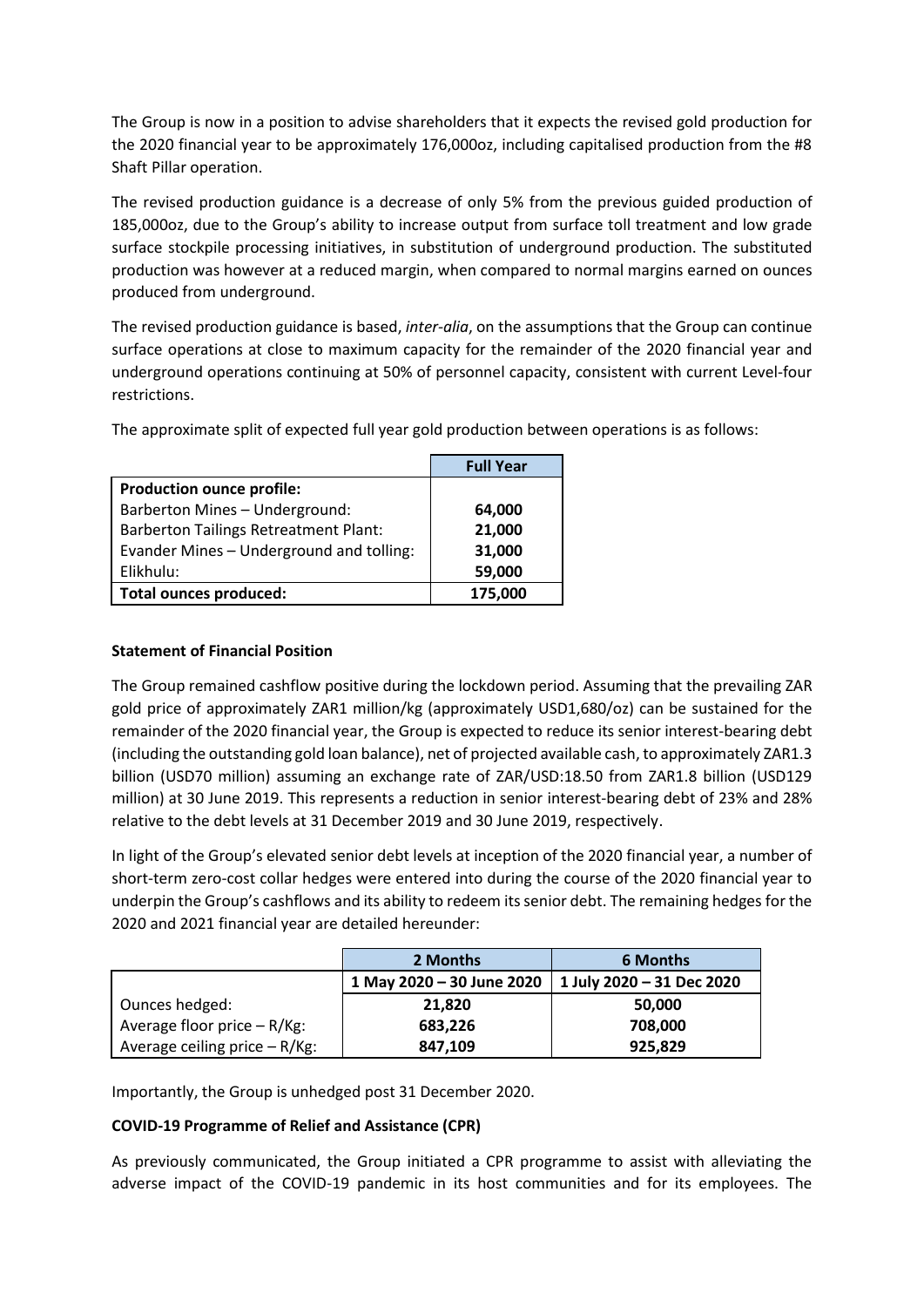programme commenced at the end of April 2020 with the distribution of food and hygiene hampers to its employees, contractors and vulnerable families in communities in close proximity to the Group's operations. The programme's rollout will continue during May 2020 and approximately 5,400 hampers will be provided with a total value of almost R5 million during the current phase of the programme.

In the light of the ongoing pandemic, the Group will continue its initiatives to assist some of its most vulnerable stakeholders in the months ahead.

"It is crucial for the country's economy to be restarted and the phased approach adopted by the government to achieve this is practical in fighting the pandemic and enabling businesses and communities to survive during this tumultuous period. We have implemented preventative and precautionary measures at our operations to ensure the health and well-being of employees as they return to work, and we look forward to working with all stakeholders in the operational ramp-up. We expect that we still have a long battle ahead against COVID-19, however, I wish to commend all of our employees for the manner in which they have worked together during this period. The strategic repositioning of our Group some years ago, as a safe and high-margin producer with multiple operations and the flexibility to withstand short-term external shocks, should continue to serve all stakeholders well." commented Cobus Loots, CEO of Pan African Resources.

Pan African Resources will continue to provide shareholders with updates on progress at its operations as further information becomes available.

Rosebank

11 May 2020

For further information on Pan African Resources, please visit the Company's website at

[www.panafricanresources.com](http://www.panafricanresources.com/)

| Contact information               |                             |  |
|-----------------------------------|-----------------------------|--|
| Corporate Office                  | <b>Registered Office</b>    |  |
| The Firs Office Building          | Suite 31                    |  |
| 2nd Floor, Office 204             | Second Floor                |  |
| Cnr. Cradock and Biermann Avenues | 107 Cheapside               |  |
| Rosebank, Johannesburg            | London                      |  |
| South Africa                      | EC2V 6DN                    |  |
| Office: +27 (0)11 243 2900        | United Kingdom              |  |
| info@paf.co.za                    | Office: +44 (0)20 7796 8644 |  |
| Cobus Loots                       | Deon Louw                   |  |